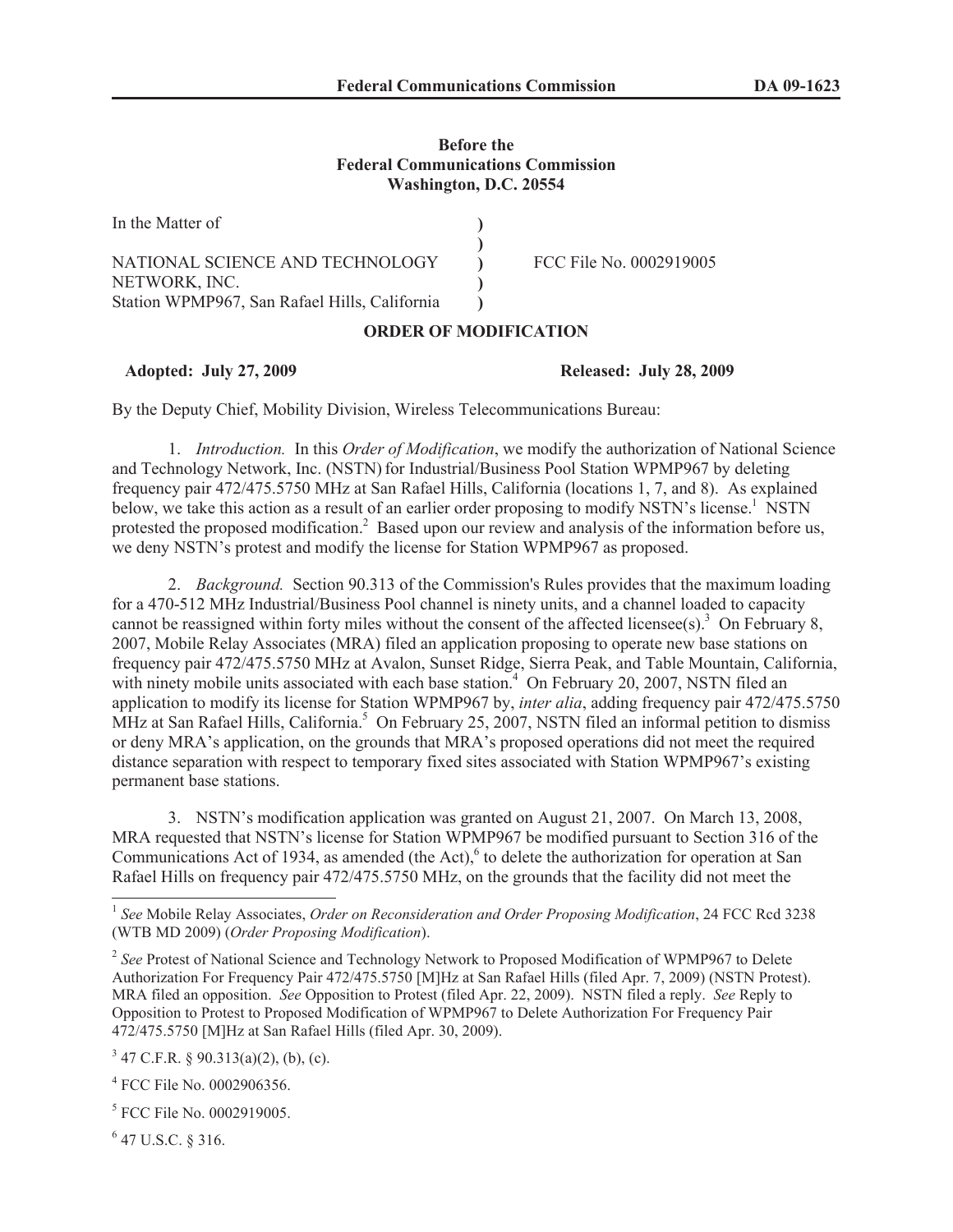required distance separation with respect to the co-channel Sunset Ridge and Sierra Peak locations in MRA's prior-filed application.

4. MRA's application was granted on March 20, 2008 under Call Sign WQIM782, after the Commission denied NSTN's informal objection.<sup>7</sup> On April 18, 2008, NSTN requested reconsideration of the grant, on the grounds that the Sunset Ridge and Sierra Peak are within forty miles of NSTN's cochannel site at San Rafael Hills. On October 21, 2008, NSTN requested that MRA's license be modified by deleting the Sunset Ridge, Sierra Peak, and Table Mountain locations, because those sites are within forty miles of NSTN's San Rafael Hills site.

5. We concluded in the *Order Proposing Modification* that NSTN should not have been authorized to operate on frequency pair 472/475.5750 MHz at San Rafael Hills, because NSTN's San Rafael Hills site is within forty miles of fully-loaded co-channel sites for which MRA applied first.<sup>8</sup> NSTN did not dispute this, but instead argued that the MRA application was defective and should not have been granted because Section 90.313 also requires a licensee "to show that an assigned [470-512 MHz] frequency pair is at full capacity before it may be assigned a second or additional frequency pair,"<sup>9</sup> and MRA had 470-512 MHz frequencies in the same area that were not constructed.<sup>10</sup> We "decline[d] to entertain NSTN's collateral attacks on MRA licenses other than the one at issue in this proceeding," and invited NSTN to file a separate request for license cancellation if it believed that it had sufficient evidence of non-construction or permanent discontinuance of operation.<sup>11</sup> We also concluded that deleting frequency pair 472/475.5750 MHz from NSTN's license for Station WPMP967 at San Rafael Hills would promote the public interest, convenience, and necessity because the coordination and eventual grant of NSTN's application were defective, and the deletion of one frequency pair from one of NSTN's sites would not unduly burden its operations.<sup>12</sup> As a result, we proposed to modify NSTN's license for Station WPMP967 accordingly, and we denied NSTN's petition for reconsideration and request for modification because they were premised on the validity of NSTN's authorization for frequency pair 472/475.5750 MHz at San Rafael Hills.<sup>13</sup>

6. *Discussion.* NSTN protested the proposed modification of its license within the requisite thirty-day time frame.<sup>14</sup> In its protest, NSTN again does not dispute that its application was defectively coordinated, but instead reiterates its call for a Commission inquiry or hearing regarding the construction and operational status of other 470-512 MHz band stations licensed to MRA in the vicinity of Station

 $9^9$  47 C.F.R. § 90.313(c).

<sup>12</sup> *See id.* at 3236-37 ¶ 9.

<sup>13</sup> *See id.* at 3237 ¶ 10.

<sup>14</sup> *See* 47 C.F.R. § 1.87(g)(1).

<sup>7</sup> *See* Mobile Relay Associates, *Memorandum Opinion and Order*, 23 FCC Rcd 3202, 3204-05 ¶ 8 (2008) (concluding that the mileage separation in Section 90.313 prohibits new facilities within forty miles of permanent base stations, but not within forty miles of temporary fixed stations).

<sup>8</sup> *See Order Proposing Modification*, 24 FCC Rcd at 3236 ¶ 7. The San Rafael Hills site is approximately twentyeight miles from the Sunset Ridge site, thirty-seven miles from the Sierra Peak site, and thirty-four miles from the Table Mountain site.

<sup>&</sup>lt;sup>10</sup> *See* Opposition Filed by National Science and Technology Network (NSTN) to Request to Initiate Modification Proceedings at 3 (filed Mar. 25, 2008). Specifically, NSTN alleged that MRA Stations WQBZ908, Avalon, California, and WQGU853, Adelanto, California, were not constructed. *See id.* at 4, Ex. B (Declaration of Alan M. Lurya).

<sup>&</sup>lt;sup>11</sup> *See Order Proposing Modification*, 24 FCC Rcd at 3236 ¶ 8 (citing National Ready Mix Concrete Co., *Memorandum Opinion and Order*, 23 FCC Rcd 5250, 5253-54 ¶ 11 (2008)).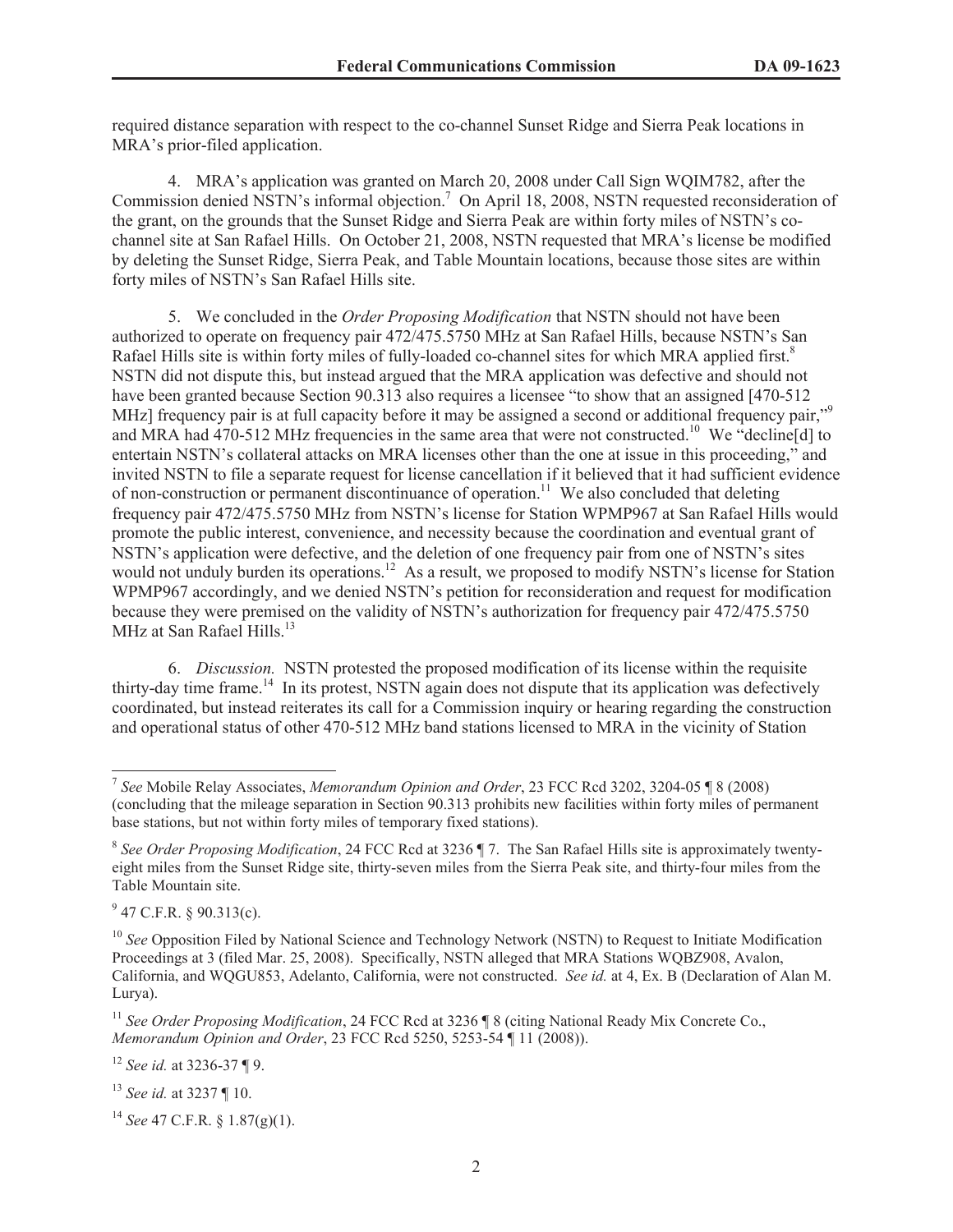WQIM782<sup>15</sup> It argues that, rather than being collateral or ancillary to the present proceeding, the validity of MRA's other licenses is relevant to whether or not modifying NSTN's license for Station WPMP967 would promote the public interest, convenience, and necessity.<sup>16</sup>

7. We disagree. NSTN did not challenge the validity of MRA's other licenses in NSTN's application for a co-channel station less than forty miles from sites requested in MRA's pending application, or in its informal objection to MRA's application, or in its petition for reconsideration of the grant of MRA's application, or in its request for modification of MRA's license.<sup>17</sup> The validity of MRA's other licenses could have been relevant in any of those proceedings. Instead, NSTN first challenged the validity of MRA's other licenses in its opposition to MRA's request for modification of NSTN's license.<sup>18</sup> NSTN has presented nothing to dissuade us from our prior conclusion that the validity of other MRA stations in the vicinity is ancillary to the question of whether NSTN's license for Station WPMP967 should be modified because the grant conflicted with the grant of MRA's prior-filed application for Station WQIM782. Consequently, we will not address the issue herein.

8. *Conclusion.* For the reasons stated above, we conclude that the underlying frequency coordination and subsequent grant of NSTN's application were defective, and that modifying NSTN's license would promote the public interest, convenience, and necessity. Accordingly, we modify NSTN's license for Station WPMP967 by deleting frequency pair 472.5750/475.5750 MHz at San Rafael Hills.

9. ACCORDINGLY, IT IS ORDERED that, pursuant to Sections 4(i) and 316(a) of the Communications Act of 1934, as amended, 47 U.S.C. §§ 154(i), 316(a), and Section 1.87 of the Commission's Rules, 47 C.F.R. § 1.87, the license for Private Land Mobile Radio Service Station WPMP967 BE MODIFIED to delete frequencies 472.5750 MHz and 475.5750 MHz from locations 1, 7, and 8.

10. IT IS FURTHER ORDERED that this *Order of Modification* SHALL BE SENT by certified mail, return receipt requested to National Science and Technology Network, Inc., 2050 S. Bundy Drive, Suite 285, Los Angeles, CA 90025, Attn: Ted S. Henry; and to Professional Licensing Consultants, Inc., P.O. Box 1714, Rockville, MD 20849, Attn: J. A. (Josie) Lynch.

<sup>18</sup> NSTN later also raised the issue in its reply to MRA's opposition to NSTN's petition for reconsideration of the grant of MRA's application, *see* Reply to Opposition to Petition for Reconsideration of Grant of Station License Filed by National Science and Technology Network, Inc. (NSTN) at 1-2 (filed Apr. 28, 2008), but this was improper because it went beyond the scope of the opposition. *See* 47 C.F.R. § 1.45(c) ("The reply shall be limited to matters raised in the oppositions . . . .").

<sup>15</sup> *See* NSTN Protest at 2.

<sup>16</sup> *See id.* at 2-3.

<sup>&</sup>lt;sup>17</sup> It should be noted, however, that asserting the invalidity of MRA's other licenses would not necessarily justify the grant of NSTN's application, for NSTN was required to protect the MRA application or obtain MRA's consent until such time as MRA's application was dismissed or denied. *Cf.* National Science and Technology Network, Inc., *Order of Modification*, 18 FCC Rcd 11321, 11326 ¶ 12 (WTB PSPWD 2003) ("even assuming *arguendo* that the coordinations were improper, NSTN was still obligated to obtain the consent letters required by the Commission's Rules or show that the requisite interference protection was afforded to existing licensees until such time as those licenses were modified or cancelled"), *recon. denied*, *Order on Reconsideration*, 21 FCC Rcd 9050 (WTB PSCID 2006), *review denied*, 23 FCC Rcd 3214 (2008); Always Answering Service, Inc., *Memorandum Opinion and Order*, 15 FCC Rcd 3243, 3244-45 ¶ 5 (2000) (similar).